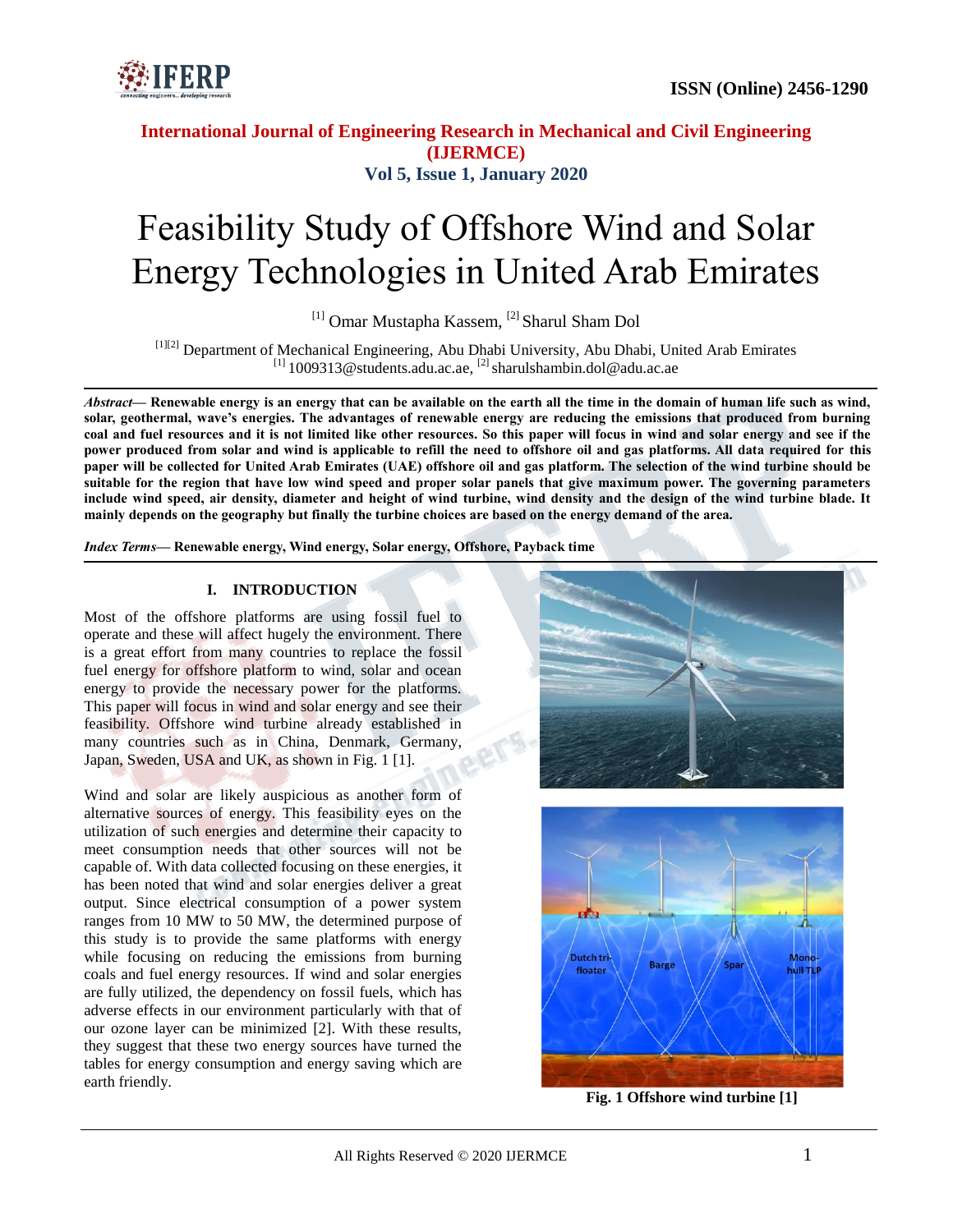

Yet, there are some restrictions with the application of this type of alternative energy. For example, the cost of smallscale wind turbines could be high in terms of installation due to the expensive on a per kilowatt basis [3]. In addition to that, direction of the wind flow and the unsteady flow will effect on the effectiveness of the wind energy. These limitations could be overcoming by modifying the wind turbine blades in a way that producing more flow while operating at the same speeds [4-5]. In addition, running cost of the wind turbine is almost zero because no need for fuel requirement and the minimal requirement of the maintenance [6].

### **II. CASE STUDY AND METHODOLOGY**

#### *Offshore Platform*

SHELL Malaysia Oil and Gas Sabah Water Platform will be our case study to be analysed [7]. The power consumption for this platform is approximately 10 MW. In this case SIEMENS SWT-4.0-120 wind turbine has been selcted and for the solar energy, the chosen photovoltaic panel used for this feasibility test is LG290 N1C-G3 MonoX, the power generated from the selected wind turbine SIEMENS SWT4.0-120 falls within 73.94 kW to 492.89 kW. Month of January is the highest month in terms of power output while Jun is the lowest power generation month.

The monthly average rated power output generated by solar panel LG290 NIC-G3 MonoX ranges between 12.87 kWh to 19.99 kWh. The lowest power value generated by the solar panels is 12.87 kWh which happens at the month of February while the highest month of solar irradiation happens in April with the power output generated 19.99 kWh. This case suggests the use of wind turbine and solar panel as a multiple unit to provide a sufficient power to accommodate the platform applications. This suggestion is to cover the limitation of the two types of energy due to the seasonal variant in weather conditions.

## *Wind Energy Data*

In this research, wind speed data was provided by the weather network of Abu Dhabi. The data of wind speed in this report shall be calculated by the use of the following formula noted that  $v_2$  is required wind speed at the hub height  $(h_2)$  and  $v_1$  is the wind speed at specific height  $(h_1)$ and  $\gamma$  is the wind shear.

$$
\frac{v_2}{v_1} = \left(\frac{h_2}{h_1}\right)^{\gamma}
$$
 (1)

As a result, values of  $v_1$ ,  $h_2$  and  $h_1$  will be as the following; 5 m/s, 84 m and 10 m respectively based on the average values of the data in Fig. 2.

Applying the above formula (1)  $v_2$  will be 6 m/s. The area, *A* will be calculated by knowing the blade diameter and using the below formula will be;

$$
A = \pi * 41^2 = 5281 \, m^2 \tag{2}
$$

The power density, *PD* by the wind onto the wind turbine is given by the following equation;

$$
PD = \frac{1}{2} * \rho * \left(\frac{v^3}{1000}\right)
$$
  
PD =  $\frac{1}{2} * 1.225 * \left(\frac{6^3}{1000}\right) = 132.3 \text{ kg/s}^3$  (3)

The output power, *P* for the chosen wind turbine will be determined as below;

$$
P = A * PD * \eta = 5281 * 132.3 * 0.47 = 328.1 \text{ kW}
$$

The efficiency of the wind turbine is given on 6 m/s wind speed and it is equal to 47%.



**Fig. 2 Average wind speed in UAE [8]**

#### *Solar Energy Data*

The solar irradiation will be known by the information from Masdar solar city which is located in Abu Dhabi to calculate the output power from the solar panels to provide the needful energy to the offshore platforms. The following graph (Fig. 3) provide the information of average monthly solar irradiation on the panels.

This information from many sources that provide monthly solar radiation in Abu Dhabi. The information give the average values, which include the maximum radiation will be that is during the month of June, which is also the longest day during the year. The maximum solar radiation equal 7  $kWh/m^2$  as the Masdar line illustrated. N310K VBHN310KA01 Black panels was selected for this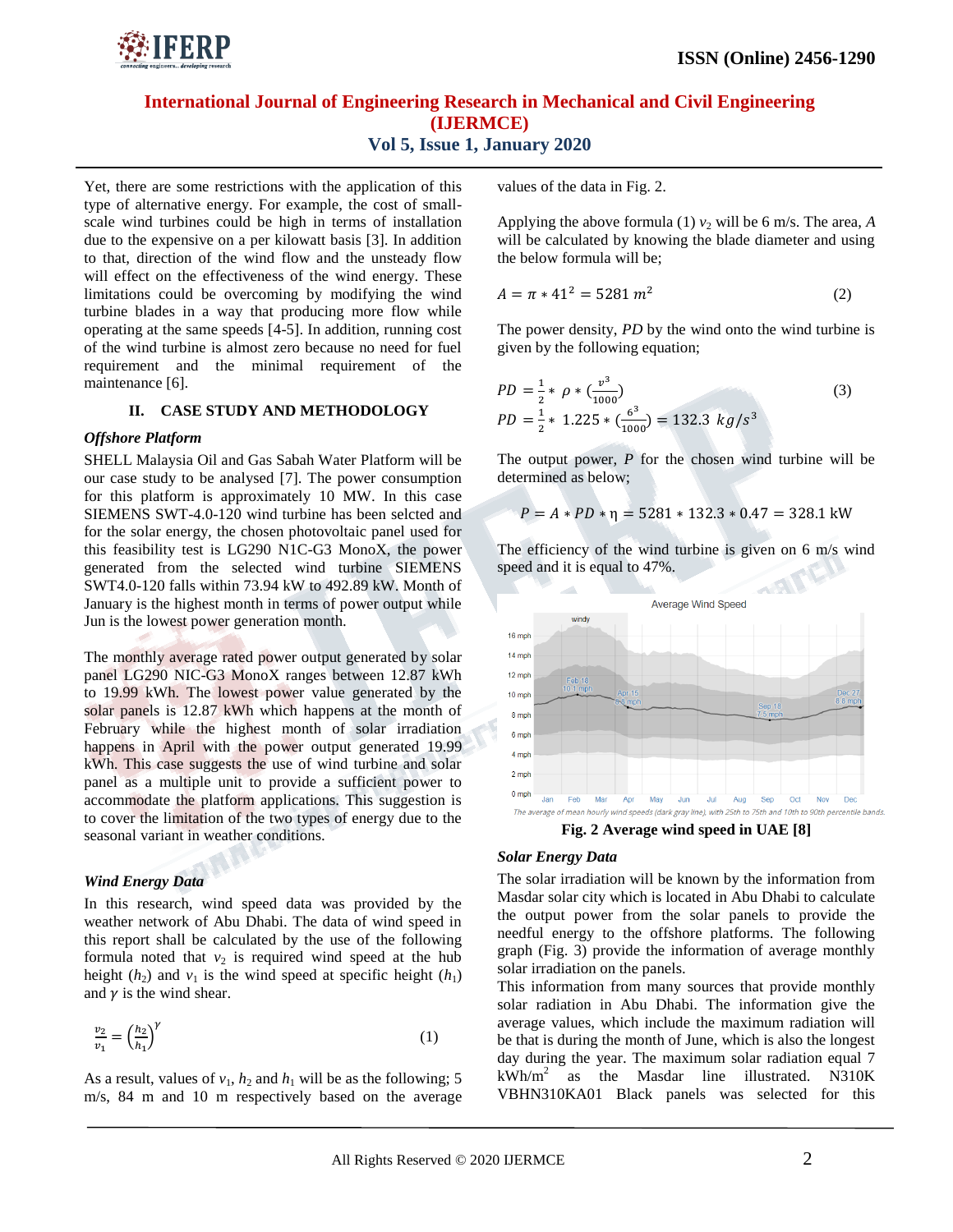

feasibility and the area of the panels is  $1.69 \text{ m}^2$  and the max power output is 310 W.

The performance ratio, PR of the solar panels will be 0.75. The formula of output power will be as the following;

$$
P = A * r * H * PR \tag{4}
$$

So  $A = 1.69$  m<sup>2</sup> and *r* (solar panel yield) can be found by the following;

$$
r(\%) = \frac{PR}{10A} = \frac{310}{10 \times 1.69} = 18.34\%
$$

*H* (average solar irradiation) is calculated using June data, which have the maximum radiation and it is equal to 7  $kWh/m<sup>2</sup>$ . So the output power will be equal to;





#### *Feasibility Study*

The feasibility of any project can be studied by analyzing the cost input to the project and compare it with the expected profit [9-12]. This procedure will provide the amount of estimated savings by establishing this project. A consideration of the payback time from the project kick off will be taken.

The profit expected from the project will be considered as a saving. Input cost will include but not limited to the cost of the equipment, operation, maintenance and facility. The project profit will be obtained by calculating the total cost for running the facility without the renewable sources then subtract it from the total cost of running the facility depends on the renewable sources.

The payback time will be calculated by the use of the following equation;

$$
payback time = \frac{total cost}{saving cost per year}
$$
 (5)

The total cost of the wind turbine and the solar panels installation depends on the quantity of energy demand for the platform usage. The platform consumed between 10 MW to 50 MW of energy so the total average energy is estimated to be 30 MW. To estimate the total cost of investment to install this platform with the wind and solar energy, the number of required wind turbines and solar panels has to be given.

According to the above results, wind turbine is providing a power equal to 328.1 kW and the power from solar panel is 310 W. The cost for the installation and maintenance per unit of solar panel and wind turbine is about AED 2000 and AED 13 mil, respectively.

#### *Case 1*

It was intended to provide 20 MW from wind turbine and 10 MW from solar panels and calculate the payback time so the price will be as the following (Table 1);

| <b>TABLE I Cost Analysis for Case 1</b> |  |  |  |  |  |
|-----------------------------------------|--|--|--|--|--|
|-----------------------------------------|--|--|--|--|--|

|                  | Solar panels | Wind turbines |
|------------------|--------------|---------------|
| <b>Ouantity</b>  | 32259        | 61            |
| Total cost (AED) | $61.4$ mil   | 817.4 mil     |

The payback time using (5) is 45 years.

#### *Case 2*

It was now intended to provide 10 MW from wind turbine and 20 MW from solar panels and calculate the payback time so the price will be as the following (Table 2);

| <b>TABLE II Cost Analysis for Case 2</b> |                     |               |  |
|------------------------------------------|---------------------|---------------|--|
|                                          | Solar panels        | Wind turbines |  |
| <b>Ouantity</b>                          | 64517               | 31            |  |
| Total cost (AED)                         | $122.8 \text{ mil}$ | 415.4 mil     |  |

The payback time using (5) is now reduced to 28 years.

*Case 3*

Now only wind turbines are considered and compared to the other cases (Table 3);

**TABLE III Cost Analysis for Case 3**

|                  | Wind turbines |
|------------------|---------------|
| Ouantity         |               |
| Total cost (AED) | 1232.8 mil    |

The payback time using (5) is 63 years.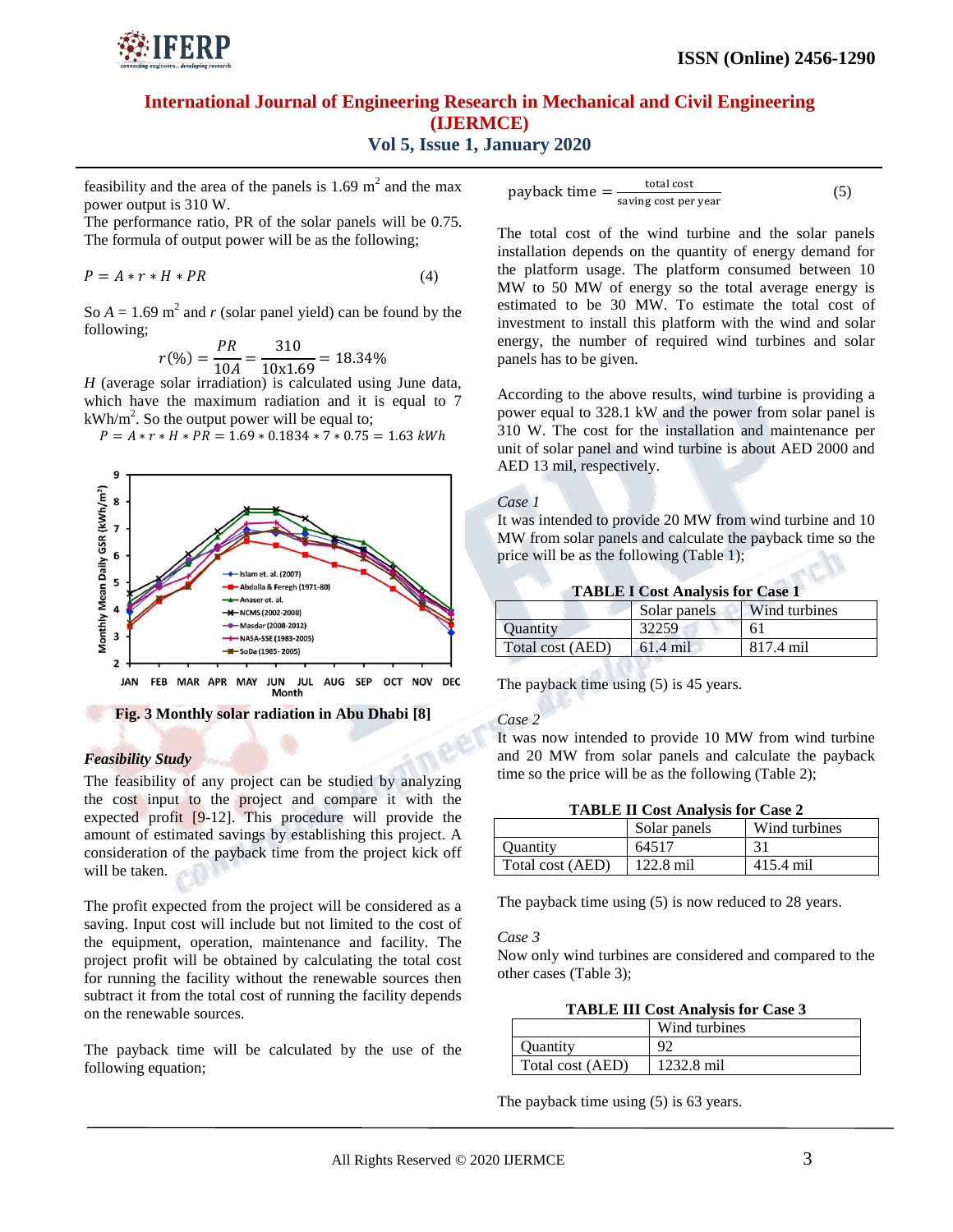

*Case 4*

Now only solar panels are considered and compared to the other cases (Table 4);

| <b>TABLE IV Cost Analysis for Case 4</b> |  |  |  |  |  |  |
|------------------------------------------|--|--|--|--|--|--|
|------------------------------------------|--|--|--|--|--|--|

|                  | Solar panels |
|------------------|--------------|
| <b>Ouantity</b>  | 96775        |
| Total cost (AED) | 184.2 mil    |

The payback time using (5) is about 10 years.

#### **III. RESULTS AND DISCUSSIONS**

The calculated power for each month depends on the selected wind turbine for wind energy application could be presented in the Fig. 4. As presented in the figure the monthly output of the ENERCONE-82 E4 wind turbine is located between 328 kW to 120 kW. It was notice from the graph that month of February was the highest month in terms of the power output. On the other hand, months of September & October were the lowest power output.



**Fig. 4 Power output monthly for wind energy**

As presented in Fig. 5 the monthly output of the N310K VBHN310KA01 solar panel is located between 11.3 kWh to 6.42 kWh. The least month in terms of power output is December with a power output of 6.42 kWh; however, Jun is the highest month in terms of power generation with a value of 11.3 kWh. In general, it can be said that the most times of the day it was recorded the highest power generation will be between 12 PM to 3 PM. This is due to the availability of the sun.

Depending on the presented results on the previous sections, multiple units of wind turbine and solar panel could be installed in order to supply a sufficient power to the offshore platform. The power generation will be seasonal. For example, at the summer season power generated from the solar panel will be the largest.

In addition to that, from the data presented at the cases it is noticed that in case 1 if the wind turbine units are increased and compared to the solar panels more power generated could be obtained because of the working hours; yet, more area will be needed for such choice and the payback time will be long due to the high investment on a such unit.

Case 2 shows the reverse way by using more solar panels than wind turbine units. It could be said that the payback time will be shorter due to the low investment cost. The disadvantage of this choice will be at the working hours of this type of choice because of the sun lights. In addition, storage unit for the energy collected from the sun lights will be needed.

Case 3 is the worst choice using only wind turbine units. It will have long payback time and high investment cost. Finally, the last case 4 shows that using solar panel units only will be the best choice due to the shortest payback time and the low investment costs.





#### **IV. CONCLUSION**

In conclusion, wind and solar energy could be the best solution for the demands of power generation for the offshore applications. As per the presented information at this paper, the highest power output generated by the wind energy is 328 kW, on the other hand 11.3 kWh is the power supplied to offshore platforms generated from solar energy.

In the matter of fact, installation of these types of energy (wind or solar) will not provide a sufficient amount of power required for the platform applications unless the operator installed them as multiple units. Also, having multiple unit will integrate the features of each units and